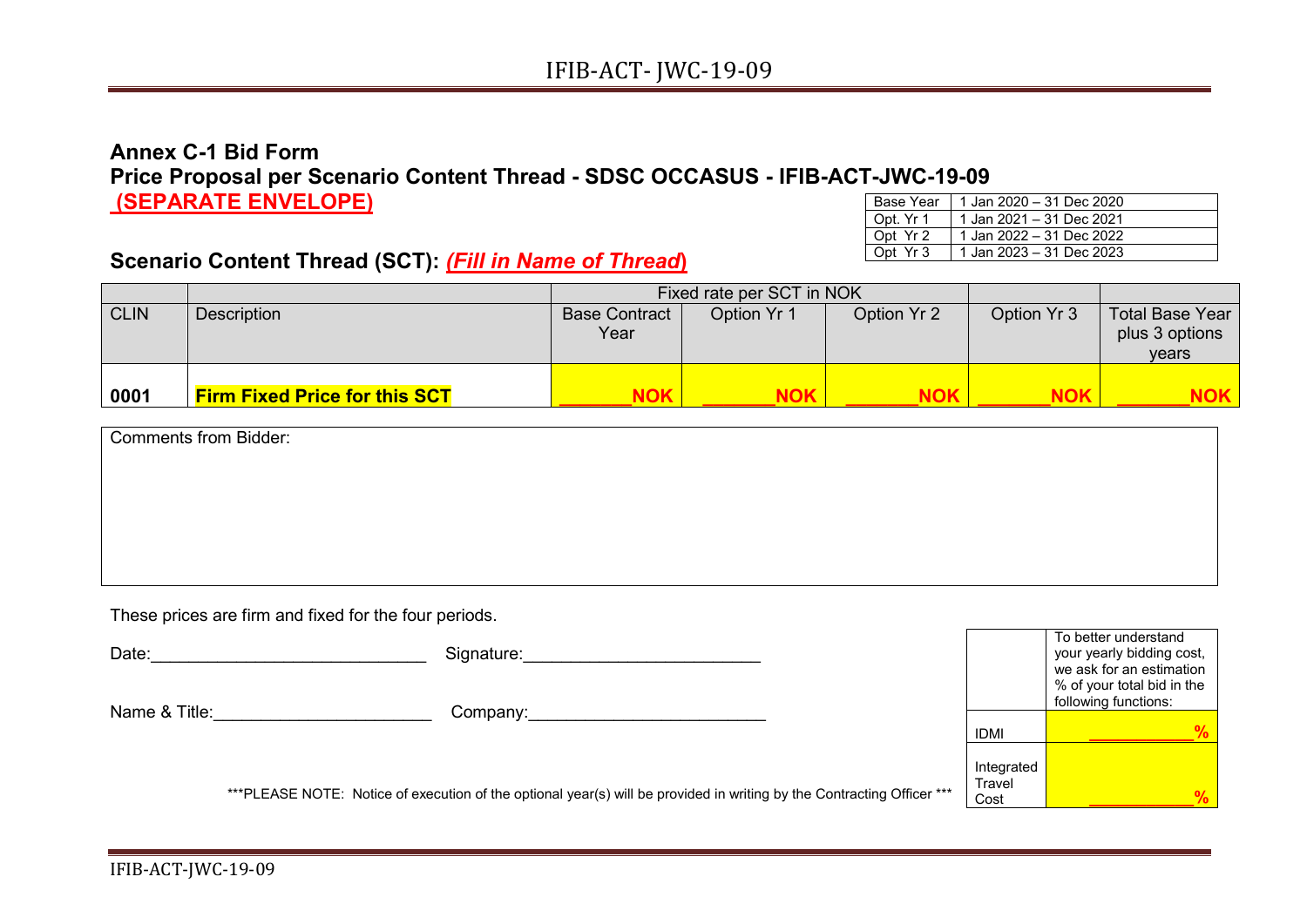**This page is intentionally left blank**